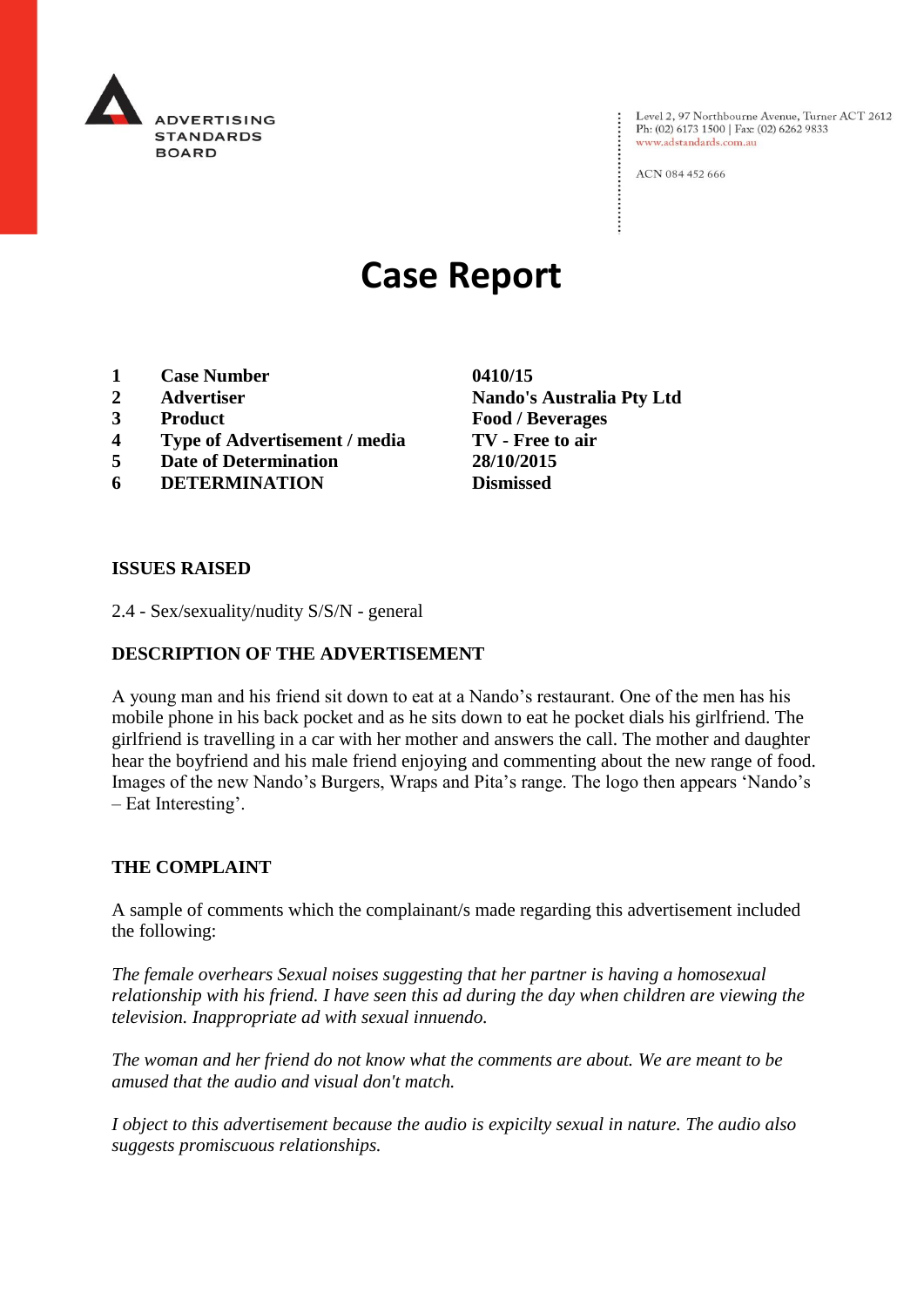*While I object to this content I also object to the time that it is being aired.*

## **THE ADVERTISER'S RESPONSE**

Comments which the advertiser made in response to the complainant/s regarding this advertisement include the following:

*We have considered the complaint and the advertisement in question in light of the provisions of the AANA Code of Ethics ("the Code").*

*We note that the nature of the complaint relates specifically to the concern that the advertisement in question contains audio that is sexually explicit in nature. We have carefully considered the Code, and have assessed its provisions against the content of this advertisement. We submit that the advertisement does not breach the Code on any of the grounds set out in the same.*

*We note that provision 2.2 of the Code sets out that "Advertising or marketing communications should not employ sexual appeal in a manner which is exploitative and degrading of any individual or group of people." We note that the advertisement in question does not attempt to employ sexual appeal in any way. The conversation between the males in the eating scenes is presented in a humorous context, being mistaken as risqué in nature when heard by the female characters. There is no accompanying sexual imagery at all, and the context of the conversation is clearly established to the viewer in the scenes with the males eating. Accordingly, we submit that the advertisement does not breach provision 2.2 of the Code.*

*Further, we note that provision 2.4 of the Code sets out that "Advertising or Marketing Communications shall treat sex, sexuality and nudity with sensitivity to the relevant audience." We note that the only references to sexuality in the advertisement pertain to the noises made by the male characters as they eat their food. The noises they make convey their enjoyment and satisfaction, and this is clear to the viewers who can see the accompanying visuals. The only characters in the advertisement that hear the noises and accompanying conversation out of context are the female characters, and although they appear shocked, it is clear to the audience that this is due to them hearing the exchange out of context, and getting the wrong idea due to the double meaning applicable to the phrases used in the conversation. Misunderstandings due to hearing conversations out of context is a common occurrence which most viewers would recognise and be able to relate to with good natured humour.*

*We note that the advertisement in question was rated "W" by CAD and was only shown in timeslots appropriate to its rating.*

*Accordingly, we submit that the advertisement does not breach provision 2.4 of the Code, as any sexuality present in the advertisement is treated with sensitivity to the relevant audience. Further, we submit that the advertisement does not breach any other provisions of the Code.*

*Finally, we have considered the AANA Food & Beverages Advertising & Marketing Communications Code ("F&B Code"), and in our view, there are no provisions that are specifically relevant to this advertisement, as no claims with regards to nutrition or any of the other matters pertaining to the F&B Code are made. Accordingly, for the sake of*